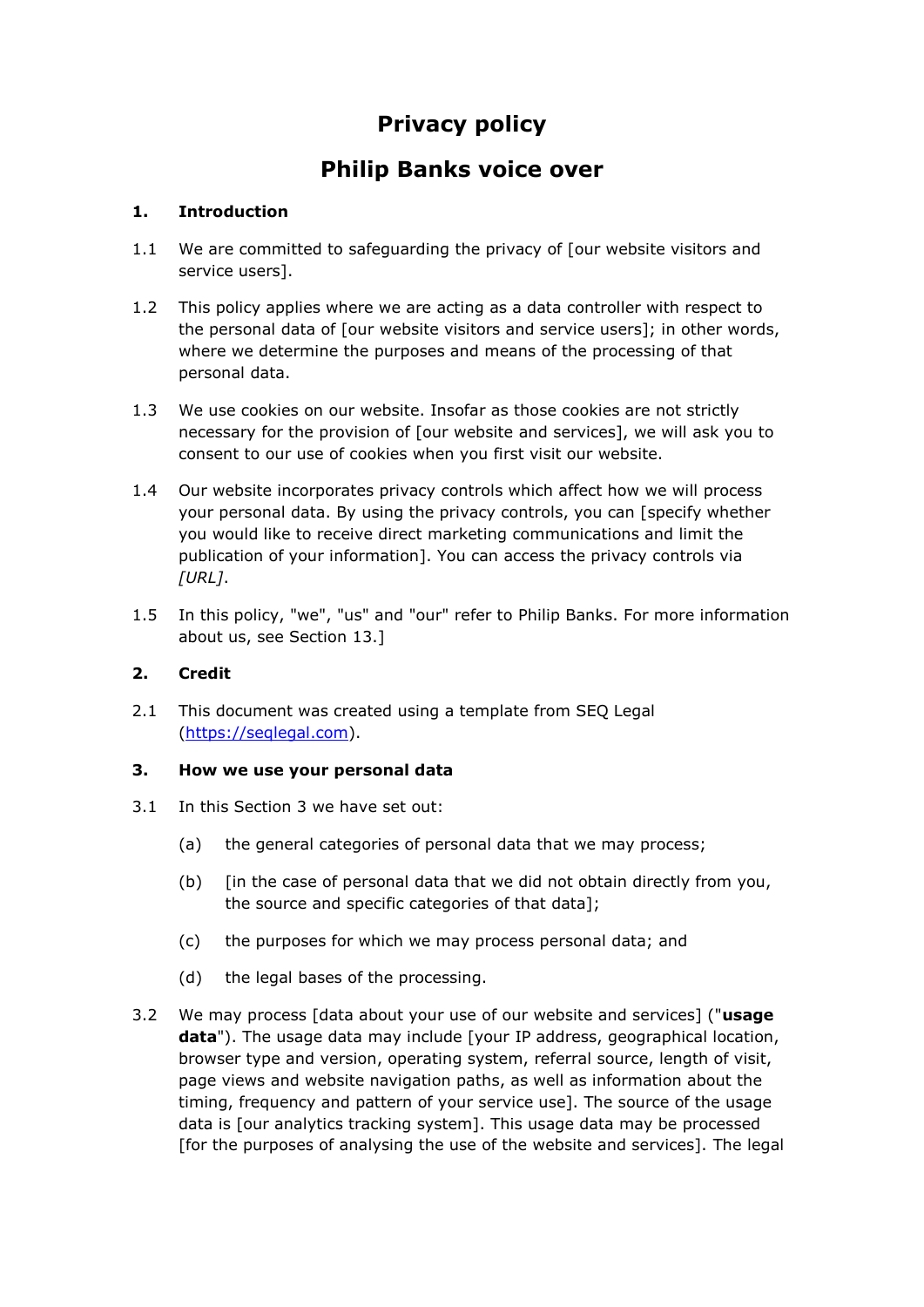basis for this processing is [consent] OR [our legitimate interests, namely [monitoring and improving our website and services]].

- 3.3 We may process [your account data] ("**account data**").[ The account data may [include your name and email address].][ The source of the account data is [you or your employer].] The account data may be processed [for the purposes of operating our website, providing our services, ensuring the security of our website and services, maintaining back-ups of our databases and communicating with you.] The legal basis for this processing is [consent] OR [our legitimate interests, namely [the proper administration of our website and business]] OR [the performance of a contract between you and us and/or taking steps, at your request, to enter into such a contract] OR [*[specify basis]*].
- 3.4 We may process [your information included in your personal profile on our website] ("**profile data**").[ The profile data may include [your name, address, telephone number, email address, profile pictures, gender, date of birth, relationship status, interests and hobbies, educational details and employment details].] The profile data may be processed for [the purposes of enabling and monitoring your use of our website and services]. The legal basis for this processing is [consent] OR [our legitimate interests, namely [the proper administration of our website and business]] OR [the performance of a contract between you and us and/or taking steps, at you request, to enter into such a contract] OR [*[specify basis]*].
- 3.5 We may process [your personal data that are provided in the course of the use of our services] ("**service data**").[ The service data may include *[specify data]*.][ The source of the service data is [you or your employer].] The service data may be processed [for the purposes of operating our website, providing our services, ensuring the security of our website and services, maintaining back-ups of our databases and communicating with you]. The legal basis for this processing is [consent] OR [our legitimate interests, namely [the proper administration of our website and business]] OR [the performance of a contract between you and us and/or taking steps, at your request, to enter into such a contract] OR [*[specify basis]*].
- 3.6 We may process [information that you post for publication on our website or through our services] ("**publication data**"). The publication data may be processed [for the purposes of enabling such publication and administering our website and services]. The legal basis for this processing is [consent] OR [our legitimate interests, namely [the proper administration of our website and business]] OR [the performance of a contract between you and us and/or taking steps, at your request, to enter into such a contract] OR [*[specify basis]*].
- 3.7 We may process [information contained in any enquiry you submit to us regarding goods and/or services] ("**enquiry data**"). The enquiry data may be processed [for the purposes of offering, marketing and selling relevant goods and/or services to you]. The legal basis for this processing is [consent] OR [*[specify basis]*].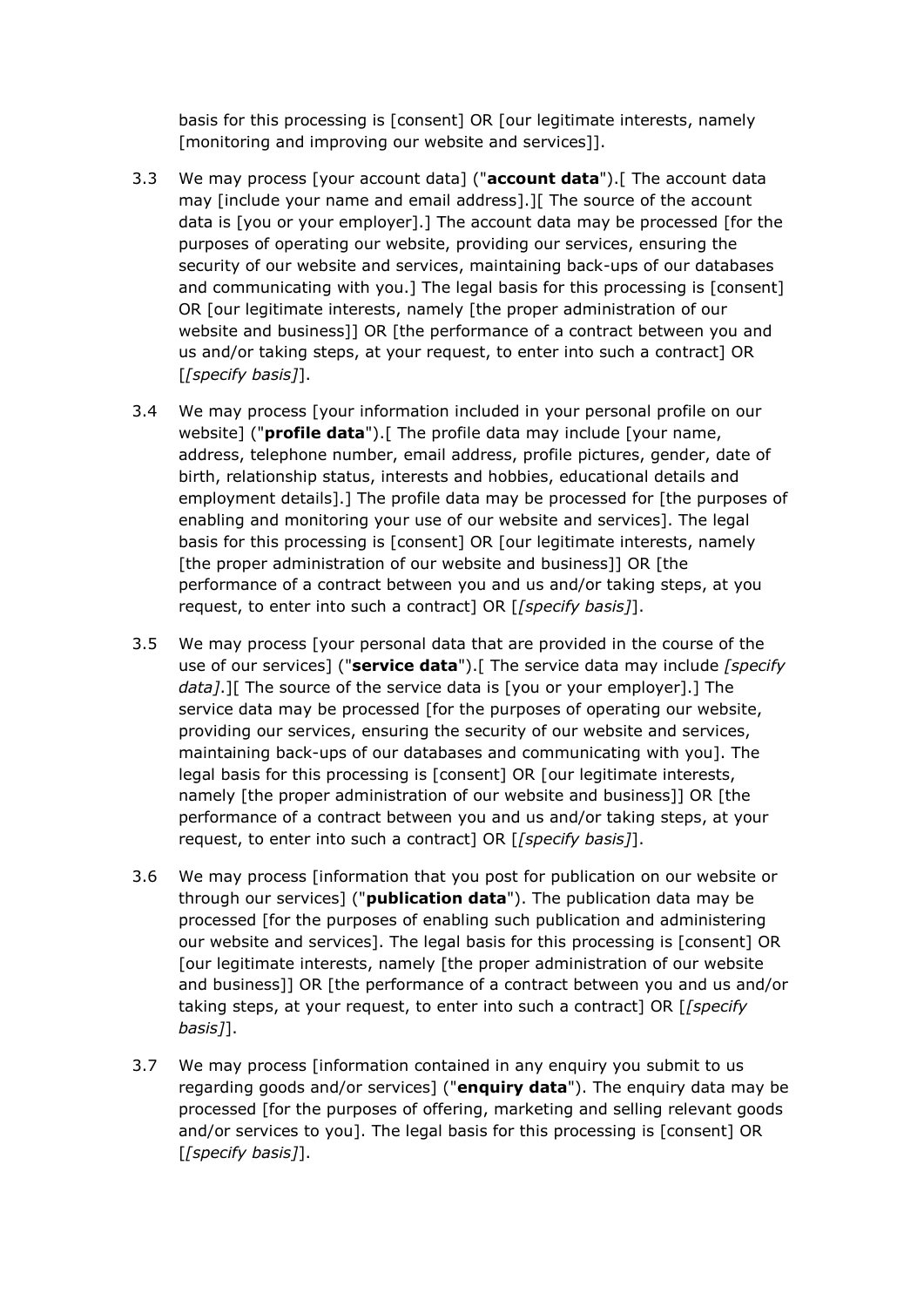- 3.8 We may process [information relating to our customer relationships, including customer contact information] ("**customer relationship data**").[ The customer relationship data may include [your name, your employer, your job title or role, your contact details, and information contained in communications between us and you or your employer].][ The source of the customer relationship data is [you or your employer].] The customer relationship data may be processed [for the purposes of managing our relationships with customers, communicating with customers, keeping records of those communications and promoting our products and services to customers]. The legal basis for this processing is [consent] OR [our legitimate interests, namely [the proper management of our customer relationships]] OR [*[specify basis]*].
- 3.9 We may process [information relating to transactions, including purchases of goods and services, that you enter into with us and/or through our website] ("**transaction data**").[ The transaction data may include [your contact details, your card details and the transaction details].] The transaction data may be processed [for the purpose of supplying the purchased goods and services and keeping proper records of those transactions]. The legal basis for this processing is [the performance of a contract between you and us and/or taking steps, at your request, to enter into such a contract and our legitimate interests, namely [the proper administration of our website and business]] OR [*[specify basis]*].
- 3.10 We may process [information that you provide to us for the purpose of subscribing to our email notifications and/or newsletters] ("**notification data**"). The notification data may be processed [for the purposes of sending you the relevant notifications and/or newsletters]. The legal basis for this processing is [consent] OR [the performance of a contract between you and us and/or taking steps, at your request, to enter into such a contract] OR [*[specify basis]*].
- 3.11 We may process [information contained in or relating to any communication that you send to us] ("**correspondence data**"). The correspondence data may include [the communication content and metadata associated with the communication].[ Our website will generate the metadata associated with communications made using the website contact forms.] The correspondence data may be processed [for the purposes of communicating with you and record-keeping]. The legal basis for this processing is [our legitimate interests, namely [the proper administration of our website and business and communications with users]] OR [*[specify basis]*].
- 3.12 We may process *[identify general category of data]*.[ This data may include *[list specific items of data]*.][ The source of this data is *[identify source]*.] This data may be processed for *[specify purposes]*. The legal basis for this processing is [consent] OR [our legitimate interests, namely *[specify legitimate interests]*] OR [the performance of a contract between you and us and/or taking steps, at your request, to enter into such a contract] OR [*[specify basis]*].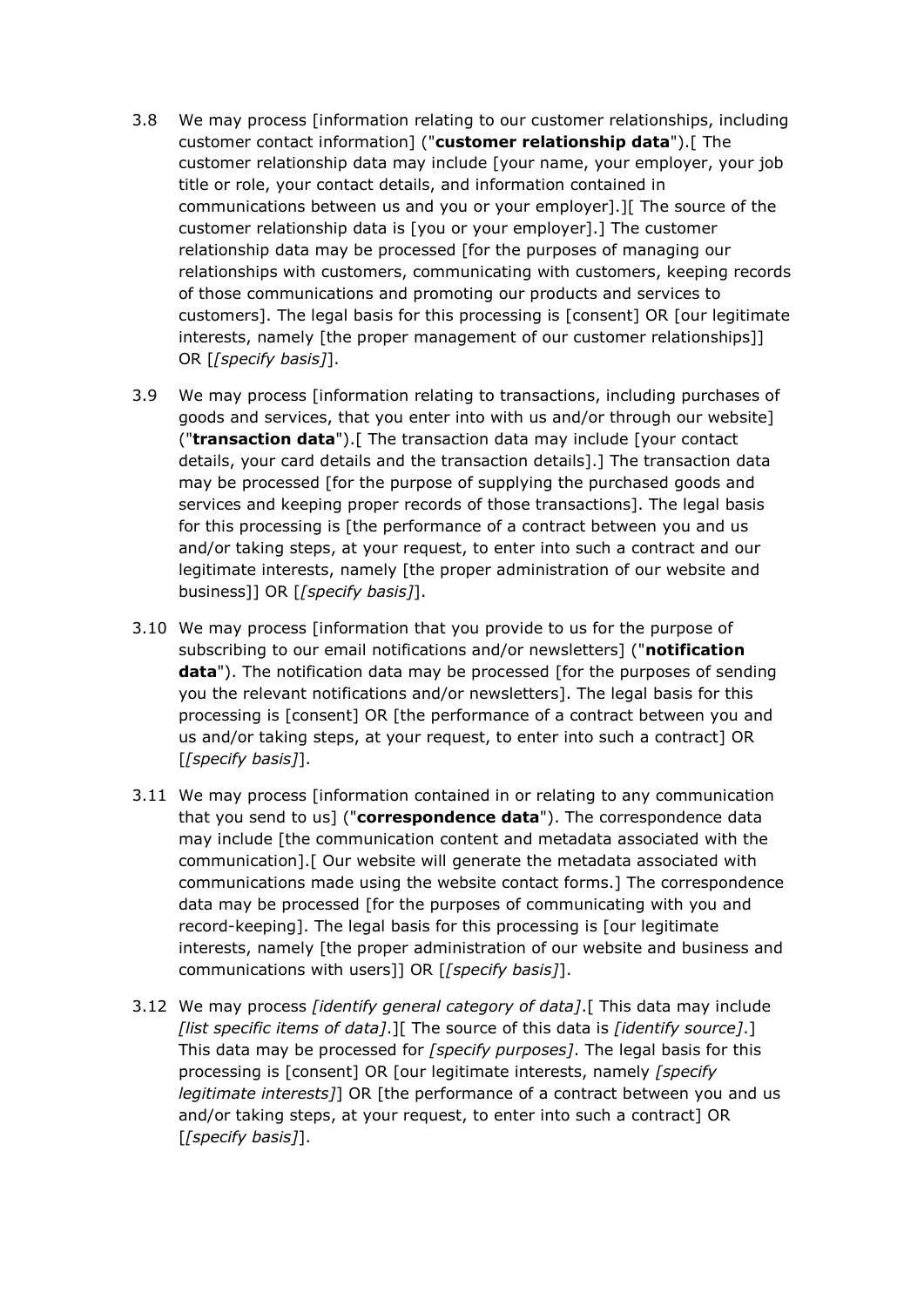- 3.13 We may process [any of your personal data identified in this policy] where necessary for [the establishment, exercise or defence of legal claims, whether in court proceedings or in an administrative or out-of-court procedure]. The legal basis for this processing is our legitimate interests, namely [the protection and assertion of our legal rights, your legal rights and the legal rights of others].
- 3.14 We may process [any of your personal data identified in this policy] where necessary for [the purposes of obtaining or maintaining insurance coverage, managing risks, or obtaining professional advice]. The legal basis for this processing is our legitimate interests, namely [the proper protection of our business against risks].
- 3.15 In addition to the specific purposes for which we may process your personal data set out in this Section 3, we may also process [any of your personal data] where such processing is necessary[ for compliance with a legal obligation to which we are subject, or] in order to protect your vital interests or the vital interests of another natural person.
- 3.16 Please do not supply any other person's personal data to us, unless we prompt you to do so.

#### 4 Disclosure

We may disclose your personal data where such disclosure is necessary for compliance with a legal obligation to which we are subject, or in order to protect your vital interests or the vital interests of another natural person.[ We may also disclose your personal data where such disclosure is necessary for the establishment, exercise or defence of legal claims, whether in court proceedings or in an administrative or out-of-court procedure.]

#### **5. International transfers of your personal data**

#### **6. Retaining and deleting personal data**

- 6.1 Personal data that we process for any purpose or purposes shall not be kept for longer than is necessary for that purpose or those purposes.
- 6.2 Notwithstanding the other provisions of this Section 6, we may retain your personal data where such retention is necessary for compliance with a legal obligation to which we are subject, or in order to protect your vital interests or the vital interests of another natural person.

#### **7. Amendments**

- 7.1 We may update this policy from time to time by publishing a new version on our website.
- 7.2 You should check this page occasionally to ensure you are happy with any changes to this policy.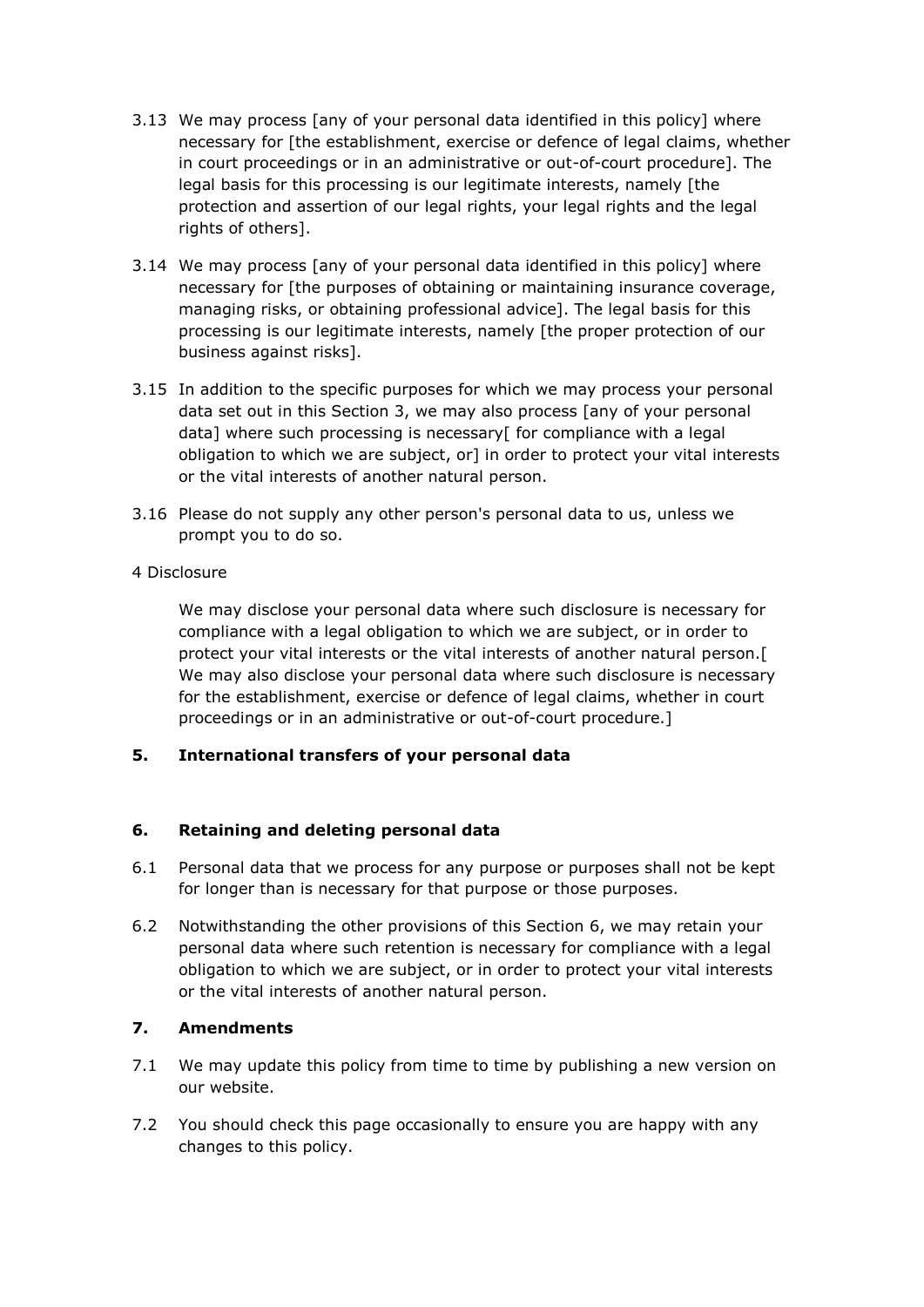7.3 We [may] OR [will] notify you of [changes] OR [significant changes] to this policy [by email or through the private messaging system on our website].

### **8. Your rights**

- 8.1 In this Section 8, we have summarised the rights that you have under data protection law. Some of the rights are complex, and not all of the details have been included in our summaries. Accordingly, you should read the relevant laws and guidance from the regulatory authorities for a full explanation of these rights.
- 8.2 Your principal rights under data protection law are:
	- (a) the right to access;
	- (b) the right to rectification;
	- (c) the right to erasure;
	- (d) the right to restrict processing;
	- (e) the right to object to processing;
	- (f) the right to data portability;
	- (g) the right to complain to a supervisory authority; and
	- (h) the right to withdraw consent.
- 8.3 You have the right to confirmation as to whether or not we process your personal data and, where we do, access to the personal data, together with certain additional information. That additional information includes details of the purposes of the processing, the categories of personal data concerned and the recipients of the personal data. Providing the rights and freedoms of others are not affected, we will supply to you a copy of your personal data.
- 8.4 You have the right to have any inaccurate personal data about you rectified and, taking into account the purposes of the processing, to have any incomplete personal data about you completed.
- 8.5 In some circumstances you have the right to the erasure of your personal data without undue delay. Those circumstances include: [the personal data are no longer necessary in relation to the purposes for which they were collected or otherwise processed; you withdraw consent to consent-based processing; you object to the processing under certain rules of applicable data protection law; the processing is for direct marketing purposes; and the personal data have been unlawfully processed]. However, there are exclusions of the right to erasure. The general exclusions include where processing is necessary: [for exercising the right of freedom of expression and information; for compliance with a legal obligation; or for the establishment, exercise or defence of legal claims].
- 8.6 In some circumstances you have the right to restrict the processing of your personal data. Those circumstances are: you contest the accuracy of the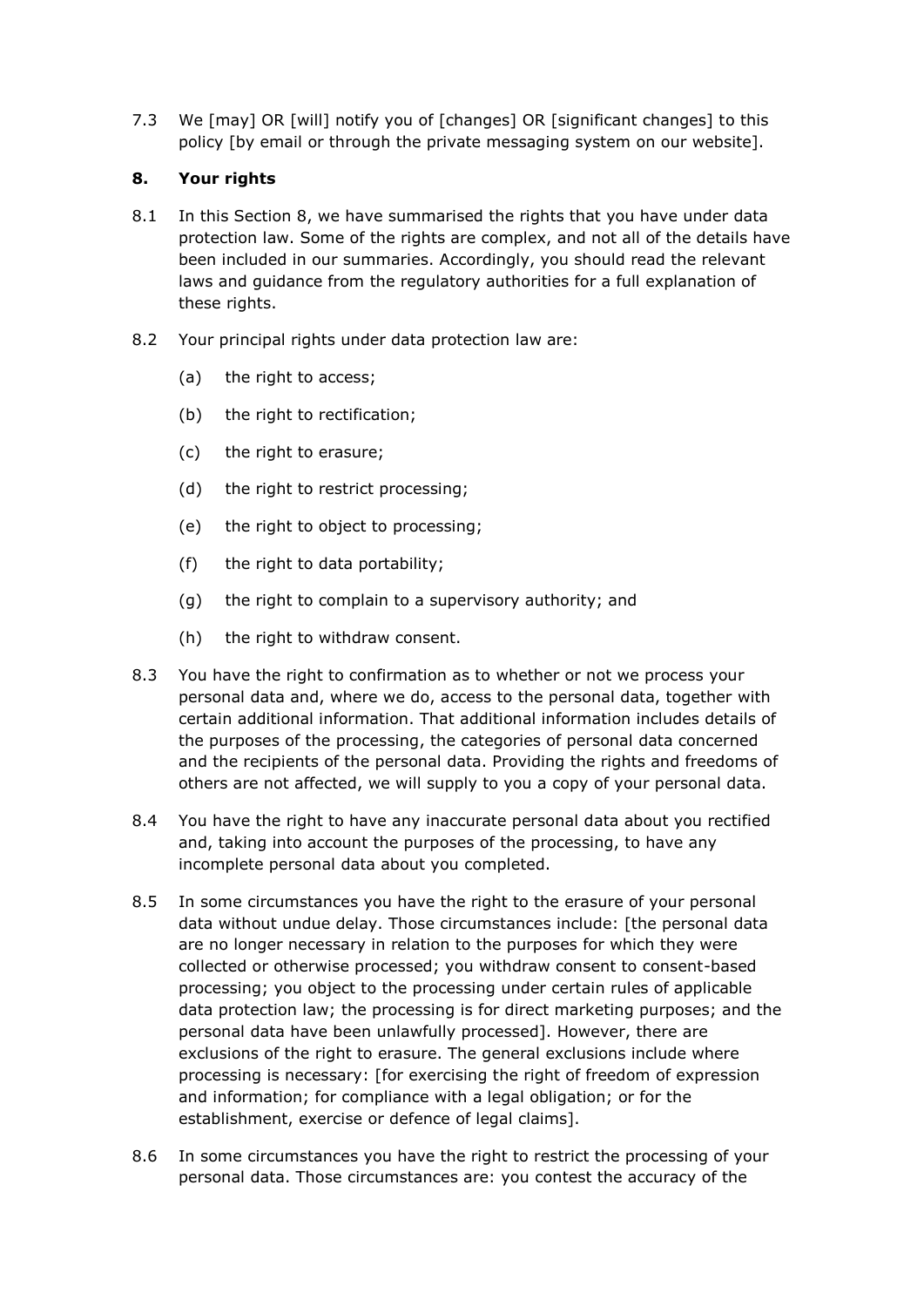personal data; processing is unlawful but you oppose erasure; we no longer need the personal data for the purposes of our processing, but you require personal data for the establishment, exercise or defence of legal claims; and you have objected to processing, pending the verification of that objection. Where processing has been restricted on this basis, we may continue to store your personal data. However, we will only otherwise process it: with your consent; for the establishment, exercise or defence of legal claims; for the protection of the rights of another natural or legal person; or for reasons of important public interest.

- 8.7 You have the right to object to our processing of your personal data on grounds relating to your particular situation, but only to the extent that the legal basis for the processing is that the processing is necessary for: the performance of a task carried out in the public interest or in the exercise of any official authority vested in us; or the purposes of the legitimate interests pursued by us or by a third party. If you make such an objection, we will cease to process the personal information unless we can demonstrate compelling legitimate grounds for the processing which override your interests, rights and freedoms, or the processing is for the establishment, exercise or defence of legal claims.
- 8.8 You have the right to object to our processing of your personal data for direct marketing purposes (including profiling for direct marketing purposes). If you make such an objection, we will cease to process your personal data for this purpose.
- 8.9 You have the right to object to our processing of your personal data for scientific or historical research purposes or statistical purposes on grounds relating to your particular situation, unless the processing is necessary for the performance of a task carried out for reasons of public interest.
- 8.10 To the extent that the legal basis for our processing of your personal data is:
	- (a) consent; or
	- (b) that the processing is necessary for the performance of a contract to which you are party or in order to take steps at your request prior to entering into a contract,

and such processing is carried out by automated means, you have the right to receive your personal data from us in a structured, commonly used and machine-readable format. However, this right does not apply where it would adversely affect the rights and freedoms of others.

- 8.11 If you consider that our processing of your personal information infringes data protection laws, you have a legal right to lodge a complaint with a supervisory authority responsible for data protection. You may do so in the EU member state of your habitual residence, your place of work or the place of the alleged infringement.
- 8.12 To the extent that the legal basis for our processing of your personal information is consent, you have the right to withdraw that consent at any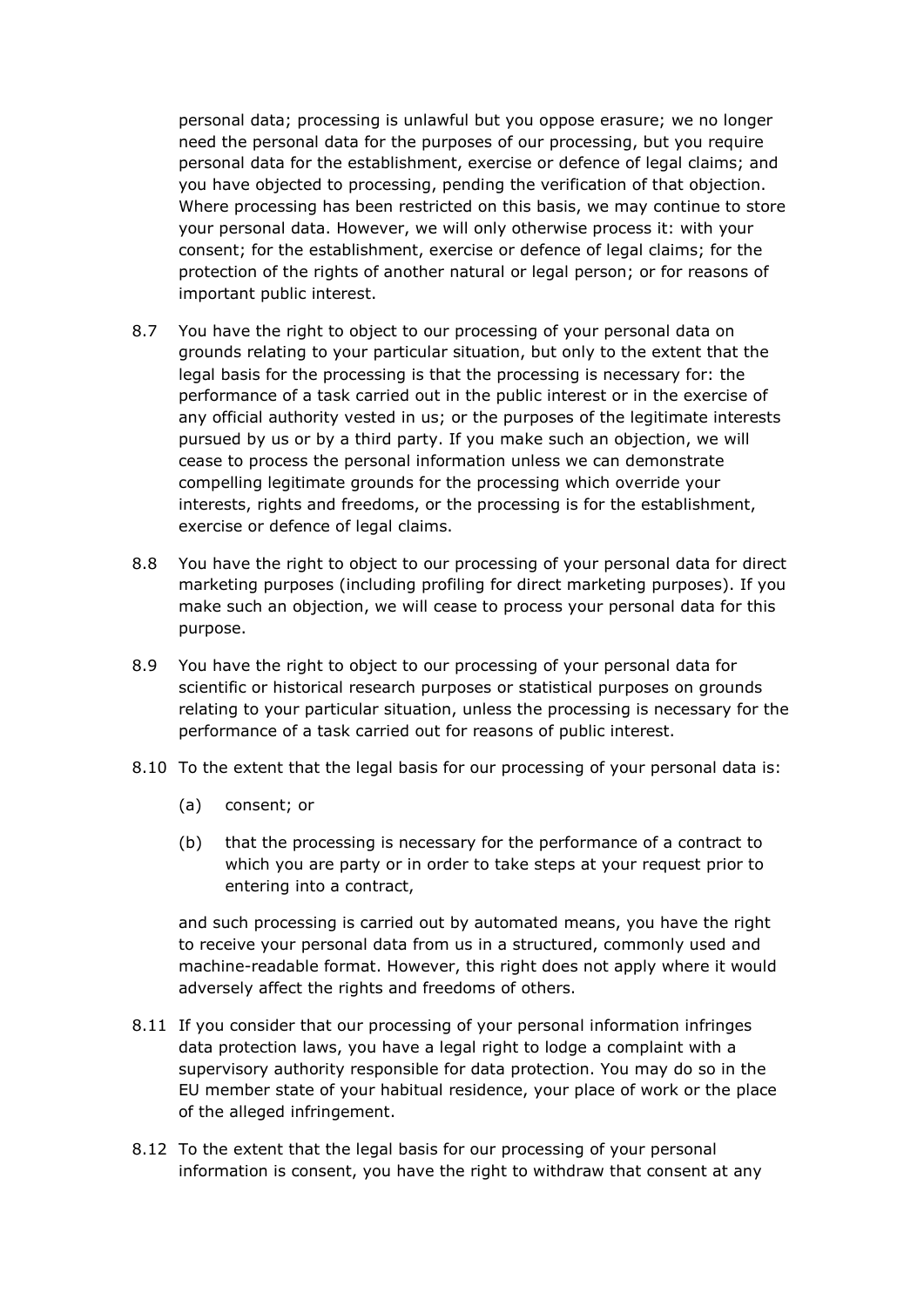time. Withdrawal will not affect the lawfulness of processing before the withdrawal.

8.13 You may exercise any of your rights in relation to your personal data [by written notice to us] OR [by *[methods]*][, in addition to the other methods specified in this Section 8].

### **9. About cookies**

- 9.1 A cookie is a file containing an identifier (a string of letters and numbers) that is sent by a web server to a web browser and is stored by the browser. The identifier is then sent back to the server each time the browser requests a page from the server.
- 9.2 Cookies may be either "persistent" cookies or "session" cookies: a persistent cookie will be stored by a web browser and will remain valid until its set expiry date, unless deleted by the user before the expiry date; a session cookie, on the other hand, will expire at the end of the user session, when the web browser is closed.
- 9.3 Cookies do not typically contain any information that personally identifies a user, but personal information that we store about you may be linked to the information stored in and obtained from cookies.

#### **10. Cookies that we use**

- 10.1 We use cookies for the following purposes:
	- (a)  $\int$  [authentication we use cookies [to identify you when you visit our website and as you navigate our website][ (cookies used for this purpose are: *[identify cookies]*)]];
	- (b) [status we use cookies [to help us to determine if you are logged into our website][ (cookies used for this purpose are: *[identify cookies]*)]];
	- (c) [personalisation we use cookies [to store information about your preferences and to personalise the website for you][ (cookies used for this purpose are: *[identify cookies]*)]];
	- (d) [security we use cookies [as an element of the security measures used to protect user accounts, including preventing fraudulent use of login credentials, and to protect our website and services generally][ (cookies used for this purpose are: *[identify cookies]*)]];
	- (e) [advertising we use cookies [to help us to display advertisements that will be relevant to you][ (cookies used for this purpose are: *[identify cookies]*)]];
	- (f)  $\int$  [analysis we use cookies  $\int$  [to help us to analyse the use and performance of our website and services][ (cookies used for this purpose are: *[identify cookies]*)]]; and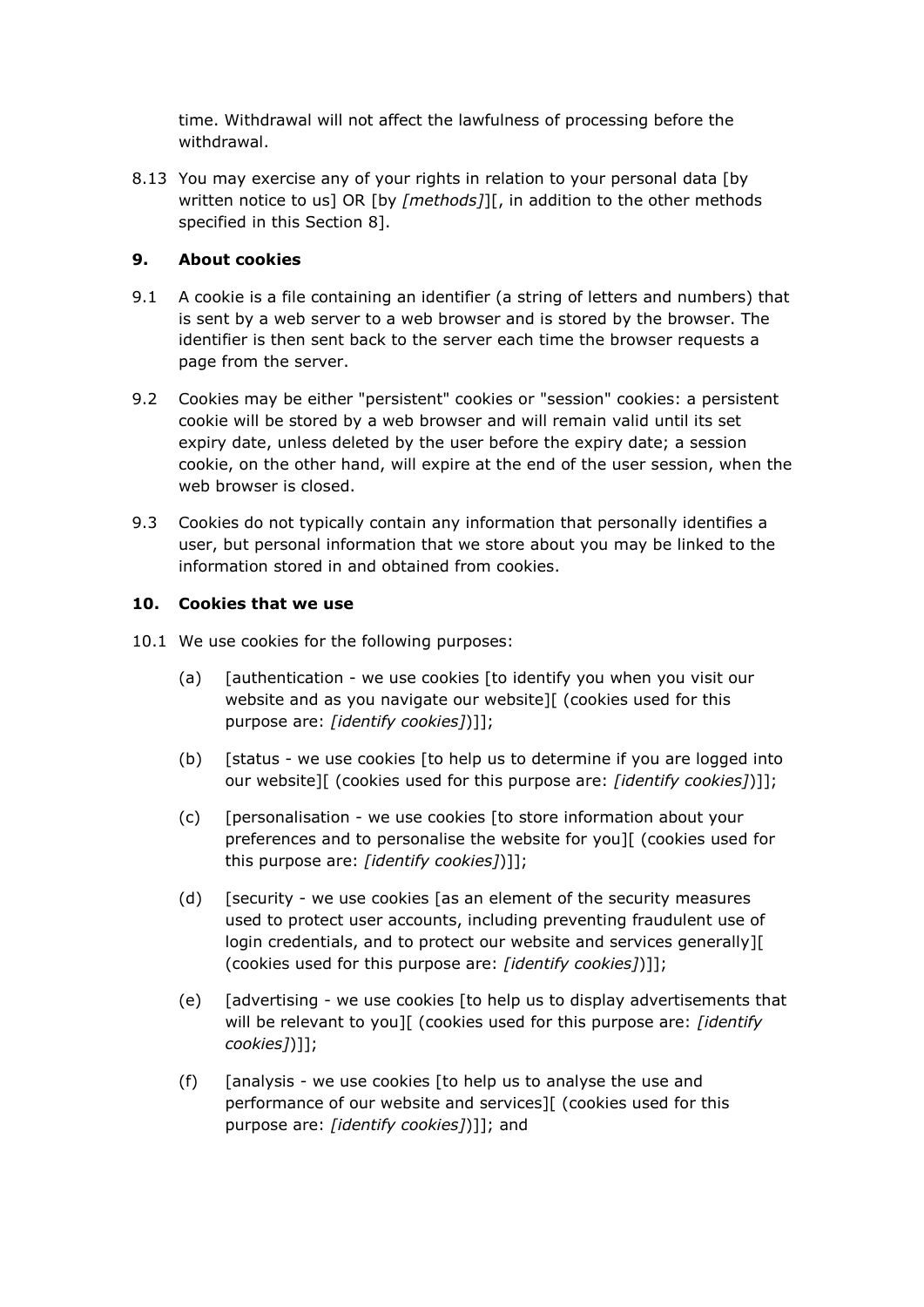(g) [cookie consent - we use cookies [to store your preferences in relation to the use of cookies more generally][ (cookies used for this purpose are: *[identify cookies]*)]].

*[additional list items]*

#### **11. Cookies used by our service providers**

- 11.1 Our service providers use cookies and those cookies may be stored on your computer when you visit our website.
- 11.2 We use Google Analytics to analyse the use of our website. Google Analytics gathers information about website use by means of cookies. The information gathered relating to our website is used to create reports about the use of our website. Google's privacy policy is available at: [https://www.google.com/policies/privacy/.](https://www.google.com/policies/privacy/)[ The relevant cookies are: *[identify cookies]*.]
- 11.3 [We publish Google AdSense interest-based advertisements on our website. These are tailored by Google to reflect your interests. To determine your interests, Google will track your behaviour on our website and on other websites across the web using cookies.] OR [We publish Google AdSense advertisements on our website. To determine your interests, Google will track your behaviour on our website and on other websites across the web using cookies. This behaviour tracking allows Google to tailor the advertisements that you see on other websites to reflect your interests (but we do not publish interest-based advertisements on our website).] You can view, delete or add interest categories associated with your browser by visiting: [https://adssettings.google.com.](https://adssettings.google.com/) You can also opt out of the AdSense partner network cookie using those settings or using the Network Advertising Initiative's multi-cookie opt-out mechanism at:

[http://optout.networkadvertising.org.](http://optout.networkadvertising.org/) However, these opt-out mechanisms themselves use cookies, and if you clear the cookies from your browser your opt-out will not be maintained. To ensure that an opt-out is maintained in respect of a particular browser, you may wish to consider using the Google browser plug-ins available at:

[https://support.google.com/ads/answer/7395996.](https://support.google.com/ads/answer/7395996)[ The relevant cookies are: *[identify cookies]*.]

11.4 We use *[identify service provider]* to *[specify service]*. This service uses cookies for *[specify purpose(s)]*. You can view the privacy policy of this service provider at *[URL]*.[ The relevant cookies are: *[identify cookies]*.]

#### **12. Managing cookies**

- 12.1 Most browsers allow you to refuse to accept cookies and to delete cookies. The methods for doing so vary from browser to browser, and from version to version. You can however obtain up-to-date information about blocking and deleting cookies via these links:
	- (a) <https://support.google.com/chrome/answer/95647?hl=en> (Chrome);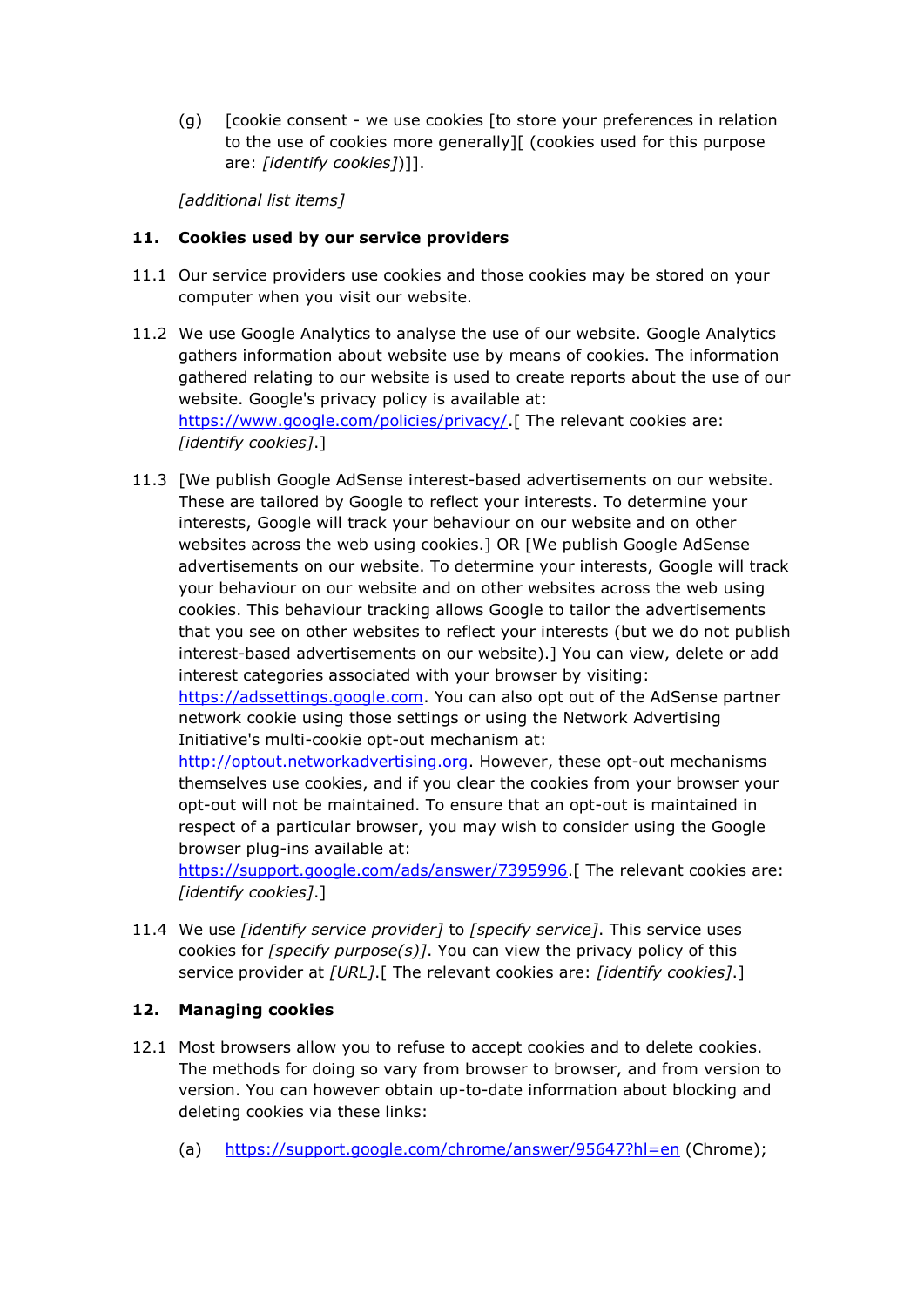- (b) [https://support.mozilla.org/en-US/kb/enable-and-disable-cookies](https://support.mozilla.org/en-US/kb/enable-and-disable-cookies-website-preferences)[website-preferences](https://support.mozilla.org/en-US/kb/enable-and-disable-cookies-website-preferences) (Firefox);
- (c) <http://www.opera.com/help/tutorials/security/cookies/> (Opera);
- (d) [https://support.microsoft.com/en-gb/help/17442/windows-internet](https://support.microsoft.com/en-gb/help/17442/windows-internet-explorer-delete-manage-cookies)[explorer-delete-manage-cookies](https://support.microsoft.com/en-gb/help/17442/windows-internet-explorer-delete-manage-cookies) (Internet Explorer);
- (e) <https://support.apple.com/kb/PH21411> (Safari); and
- (f) [https://privacy.microsoft.com/en-us/windows-10-microsoft-edge-and](https://privacy.microsoft.com/en-us/windows-10-microsoft-edge-and-privacy)[privacy](https://privacy.microsoft.com/en-us/windows-10-microsoft-edge-and-privacy) (Edge).

*[additional list items]*

- 12.2 Blocking all cookies will have a negative impact upon the usability of many websites.
- 12.3 If you block cookies, you will not be able to use all the features on our website.

#### **13. Our details**

- 13.1 This website is owned and operated by *[name]*.
- 13.2 We are registered in [England and Wales] under registration number *[number]*, and our registered office is at *[address]*.
- 13.3 Our principal place of business is at *[address]*.
- 13.4 You can contact us:
	- (a) [by post, to [the postal address given above]];
	- (b) [using our website contact form];
	- (c) [by telephone, on [the contact number published on our website from time to time]]; or
	- (d) [by email, using [the email address published on our website from time to time]].

*[additional list items]*

#### **14. Data protection officer**

14.1 Our data protection officer's contact details are: *[contact details]*.